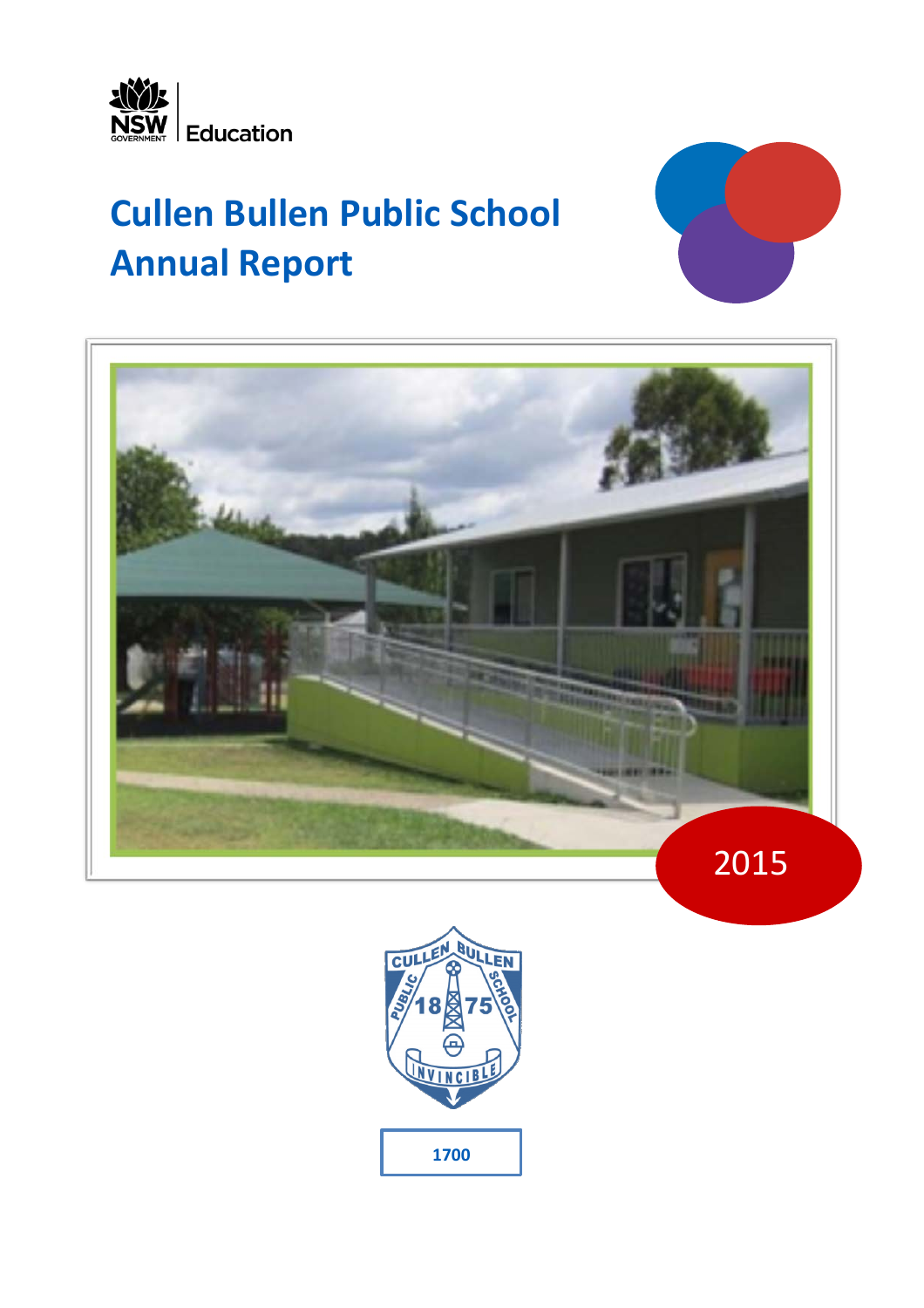# **Introduction**

The Annual Report for 2015 is provided to the community of Cullen Bullen as an account of the school's operations and achievements throughout the year. It provides a detailed account of the progress the school has made to provide high quality educational opportunities for all students, as set out in the school plan. It outlines the findings from self-assessment that reflect the impact of key school strategies for improved learning and the benefit to all students from the expenditure of resources, including Equity Funding.

# **Message from the Principal**

Cullen Bullen Public School continued to provide a stimulating, supportive and safe learning environment for its students, which has been achieved through dedication of the hard working staff including, teachers, school learning support officers, office staff, general assistant and cleaner.

During 2015, Cullen Bullen enrolled 26 students and secured two classroom teacher positions allowing for both a K-2 and 3-6 class. This year, a number of improvements have been



made to the school including the establishment of a school music program in partnership with the Lithgow Conservatorium of Music; purchasing of new school instruments including twenty ukuleles and keyboard; building of gardens to strengthen the environmental education program; purchasing of additional iPads and desktop computers; repainting of classrooms, kitchens and office area in the main school building; purchasing of new air conditioning; resurfacing of the school tennis court; and building of a new cubby house for students.

Our efforts were not restricted to resource upgrades but also to policy development and documentation on school systems. A revised anti bullying policy was collaboratively developed, which focussed on students being self disciplined and responsible for their own behaviour, which encouraged and fostered a pride in self and school.

The school continued the L3 (language for learning) program with the aim to improve teaching of literacy and numeracy across K-2, strongly supported by the school's Instructional Leader. Additional school funding supported employment of an additional classroom teacher to support writing and reading and supported the development of programs in environmental education, technology and music.

During 2015, Cullen Bullen PS adopted a new model for the 2015-2017 School Plan. The new Cullen Bullen school plan focuses on 3 key areas for improvement. Excellence in Teaching and Learning; Student Engagement and Inclusivity; and Future Focussed Partnerships. These directions were determined in consultation with the Cullen Bullen community through a series of planning workshops and were developed to ensure ongoing growth and development of our school.

The profile of the school within the community has been heightened following improved communication via a new and up to date website, a re-designed and user friendly newsletter, local newspaper articles, visits to local playgroup and nursing homes, and invitations to local community groups to participate in school activities. This year has been very productive and enriching with many highlights and successes to celebrate. The support and assistance of our parents and community has been an essential component of a welcoming and productive school. The support and hard work of our Parents & Citizens has been much appreciated.



Michelle Gallop Principal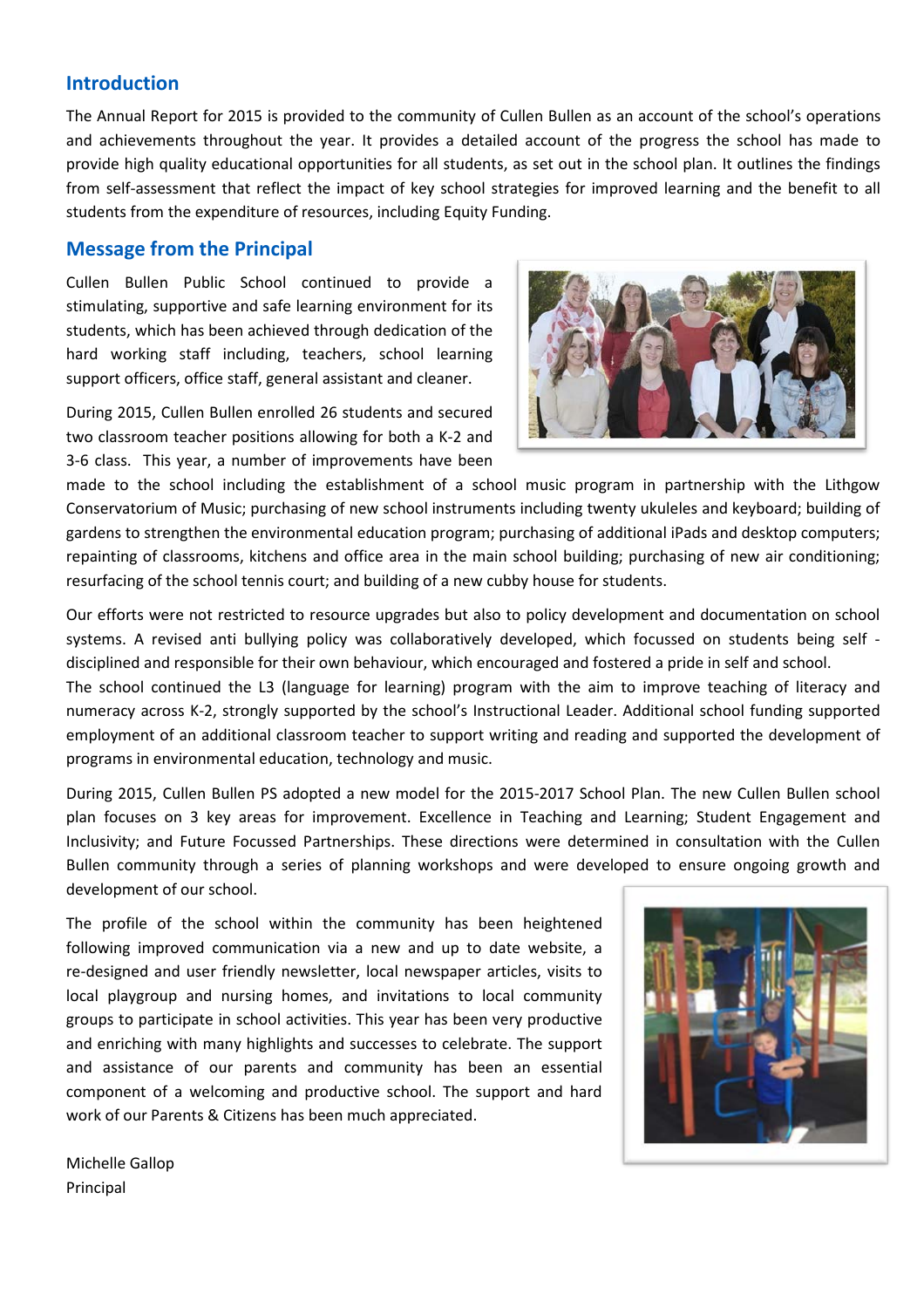# **School contact details:**

Cullen Bullen Public School 15-23 Castleraegh highway Cullen Bullen, 2790 School email: cullenbull-p.school@det.nsw.edu.au School Phone: 02 6359 0543



# **School background**

# **School vision statement**

Cullen Bullen Public School is committed to the provision of a high quality teaching and learning environment which is inclusive, engaging and supportive. We are committed to personal excellence, individual strengths a love of learning and a capacity to achieve. Cullen Bullen began its participation in the Early Action for Success strategy in Term 2, 2014. The strategy aims to promote improved performance in the early years of school through high quality leadership that focuses on personalised learning and early intervention to ensure students at risk are identified and provided with additional support.

# **School context**

Cullen Bullen Public School is situated 25km north of Lithgow. The school was established in 1875 and is central to a number of coal mines and related industries. The school is well resourced and has excellent facilities including tennis court, a small school bus, vegetable gardens and iPads for every student. Teaching and support staff are strongly committed to improving outcomes for students and work in partnership with an Instructional Leader to support student learning in both literacy and numeracy. Teacher quality continues to be a focus with a strong emphasis on engaging teaching and learning programs and student engagement. The school has established the following areas of priority: the new Australian Curriculum implementation, literacy, numeracy, quality teaching, student engagement and wellbeing, community engagement, staff professional learning and positive behaviour learning reforms. A small but committed P&C Committee operates in close partnership with the school and meets monthly.



'Art by Design' at Eskbank House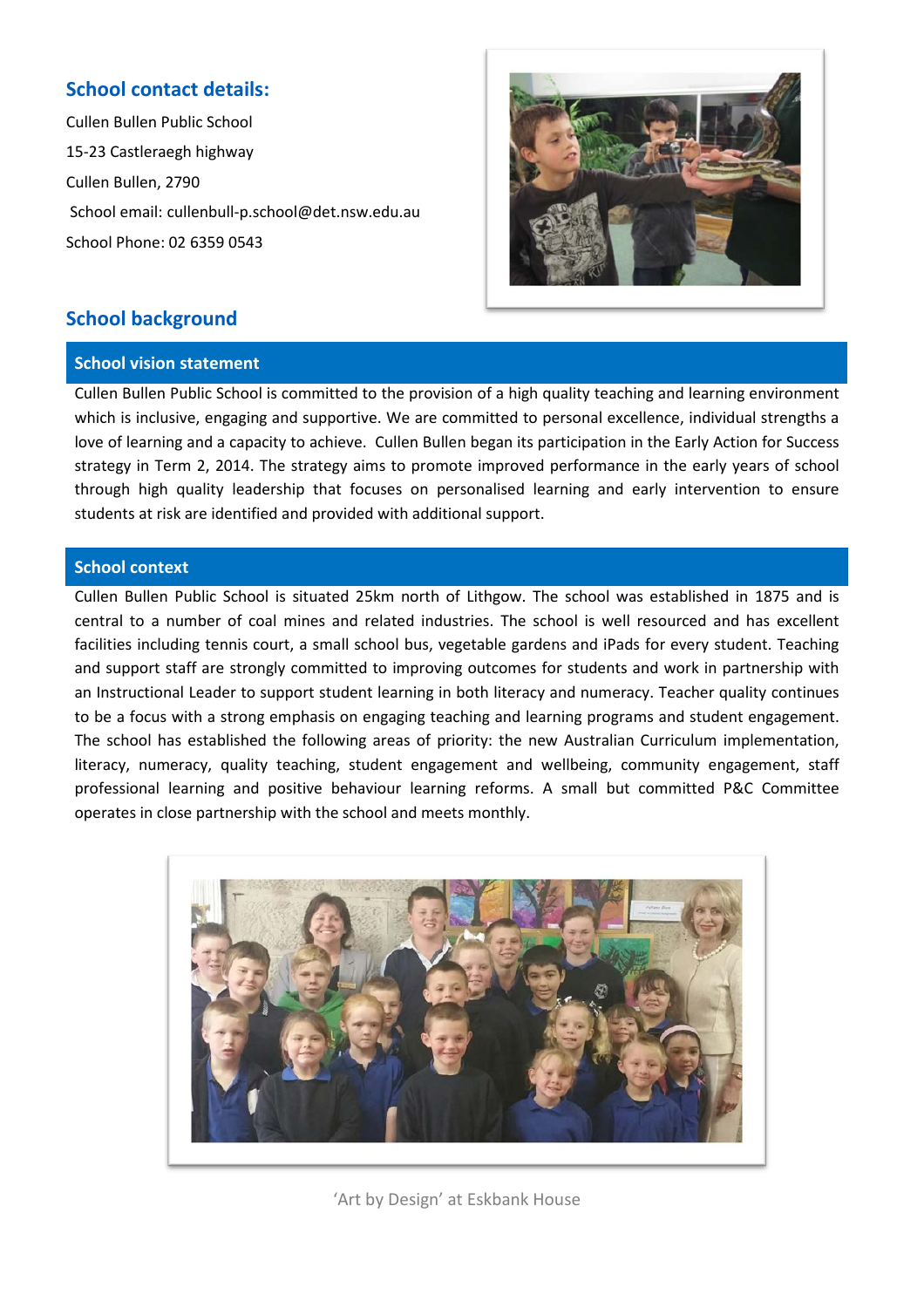# **Self-assessment using the School Excellence Framework**

This section of the Annual Report outlines the findings from self-assessment using the School Excellence Framework, our school achievements and the next steps to be pursued. The Framework supports Public Schools throughout NSW in the pursuit of excellence by providing a clear description of high quality practice across the three domains of Learning, Teaching and Leading. This year, our school undertook self-assessment using the elements of the School Excellence Framework.

In 2015, school staff were introduced to the School Excellence Framework through professional learning to understand the 3 domains of the School excellence framework; Learning, Teaching and Leading. Through exploration of each of the domains staff mapped the schools performance against the aspects of the framework under the performance headings of Delivering, Sustaining and Growing, and Excelling.

Below is a table which outlines how the school is progressing in each element in regards to each learning domain identified in the school excellence framework.

| <b>Domain</b> | <b>Learning</b>                                   | <b>Statement of school excellence</b>                                                                                                                                                                                                                  | <b>Cullen Bullen School</b> |
|---------------|---------------------------------------------------|--------------------------------------------------------------------------------------------------------------------------------------------------------------------------------------------------------------------------------------------------------|-----------------------------|
|               | <b>Domain</b>                                     |                                                                                                                                                                                                                                                        | <b>Performance</b>          |
| Learning      | Curriculum<br>and Learning                        | In schools that excel, an integrated approach to quality<br>curriculum<br>planning and<br>teaching,<br>delivery,<br>and<br>assessment<br>promotes<br>learning<br>excellence<br>and<br>responsiveness in meeting the learning needs of all<br>students. | Delivering                  |
| Learning      | Well being                                        | In schools that excel, there is a strategic and planned<br>approach to support the cognitive, emotional, social,<br>physical and spiritual wellbeing of all students.                                                                                  | Sustaining and<br>Growing   |
| Learning      | Collaborative<br>practice                         | In schools that excel, an integrated approach to quality<br>teaching, curriculum planning and delivery,<br>and<br>promotes<br>learning<br>excellence<br>assessment<br>and<br>responsiveness in meeting the learning needs of all<br>students.          | Developing                  |
| Teaching      | Effective<br>classroom<br>practice                | In schools that excel, all teachers are committed to<br>identifying, understanding and implementing the most<br>effective teaching methods, with a high priority given<br>to evidence-based teaching strategies.                                       | Sustaining and<br>growing   |
| Teaching      | Learning and<br>development                       | In schools that excel, professional learning is aligned<br>with the school plan, and its impact on the quality of<br>teaching and student learning outcomes is evaluated.                                                                              | Delivering                  |
| Teaching      | Professional<br>standards                         | In schools that excel, all staff demonstrate personal<br>responsibility for maintaining and developing their<br>professional standards                                                                                                                 | Delivering                  |
| Leading       | Leadership                                        | In schools that excel, the school leadership team<br>supports a culture of high expectations and community<br>engagement, resulting in sustained and measurable<br>whole-school improvement.                                                           | Delivering                  |
| Leading       | School planning,<br>implementing<br>and reporting | In schools that excel, the school plan is at the core of<br>continuous improvement efforts, with the school's<br>vision and strategic directions evident in its main<br>activity.                                                                      | Delivering                  |

This new method of planning and assessing our school achievements has had a substantial, positive impact on our school. Details of our achievements in 2015 and next steps in 2016 for our School Plan 2015-17 goals are outlined on the following pages. Our self-assessment process will further assist the school to refine the strategic priorities in our School plan leading to further improvements in the delivery of education to our students.

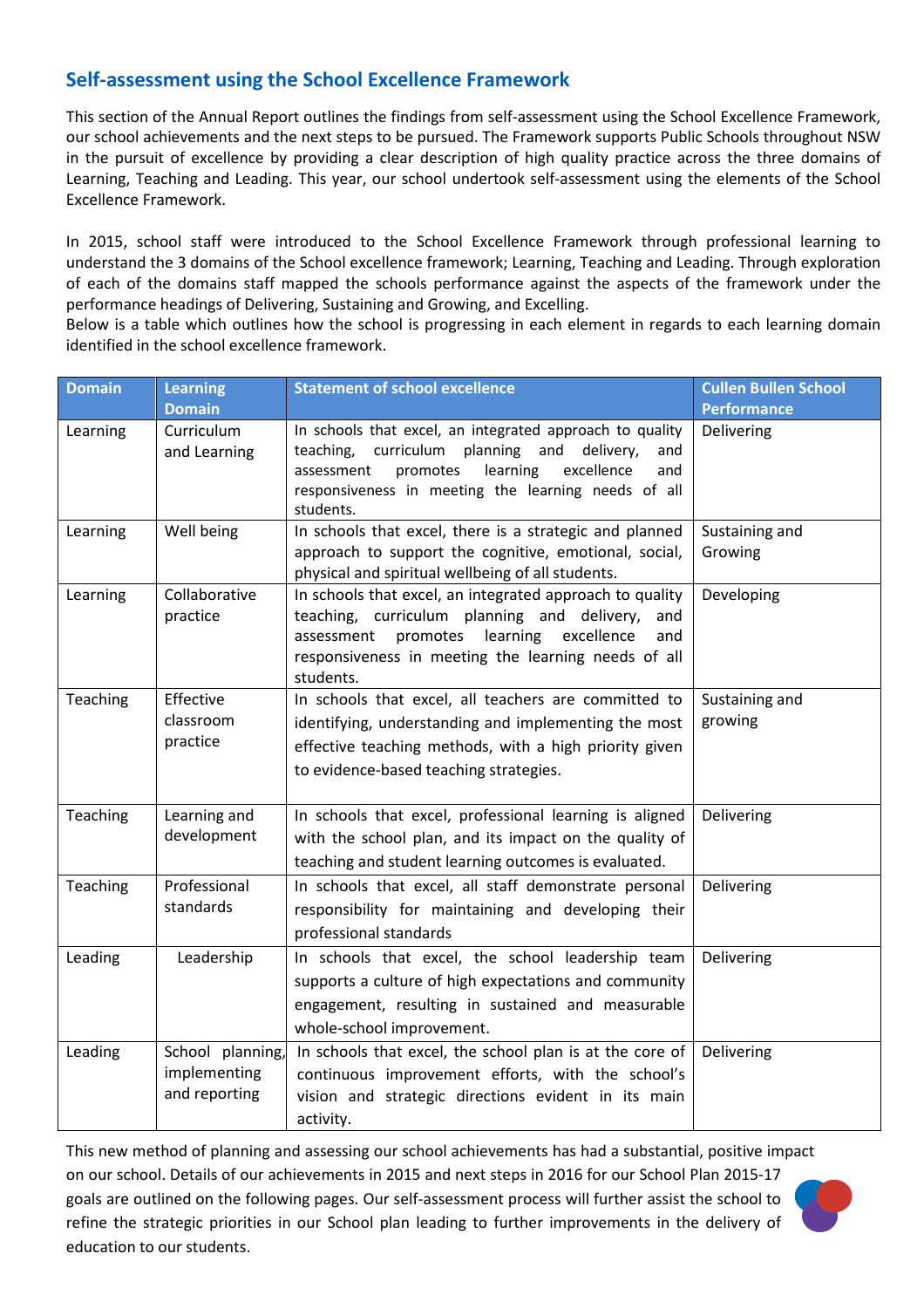## **EXCELLENCE IN TEACHING AND LEARNING**

#### **Purpose**

To inspire excellence in teaching and learning through quality educational practices and focussed professional learning. This will promote high quality and personalised learning environments where all students achieve - become successful and confident lifelong learners.

# **Overall summary of progress**

Cullen Bullen PS has participated in ongoing self-assessment, reflection and evaluation of the progress for Strategic Direction 1. This has occurred at regular intervals to determine and demonstrate school achievement.

#### Overall achievements:

Cullen Bullen PS has focused on high quality teaching practices including Language for learning (L3) and teaching early numeracy strategies (TENS). The L3 focus has been supported by engagement of an instructional leader across K-2 classrooms and implementation of the L3 pedagogy for all students in 3-6. The school collects and uses information at five weekly intervals to support students' success and point of need teaching. Student progress is consistently monitored at 5 weekly intervals using PLAN data.

In the domain of Teaching, the school focus has been on L3 (Language for learning), Tens (teaching early numerical strategies) and implementation of new curriculum documents. This has been supported by tiered intervention for small differentiated and targeted learning groups and consolidated through specific and explicit feedback given to students.

Professional learning for teachers has been aligned to school priorities to support curriculum implementation. Curriculum provision has also been enhanced through collaborative learning alliances across a cluster of schools, and involvement of parents in planning to support students as they progress through the stages of education. Teachers have collaboratively worked together to improve teaching and learning for the whole school to ensure quality teaching and learning practice. School programs address the needs of identified student groups and processes are in place to provide coaching support to improve teacher quality and student performance.

The wellbeing of students has remained a priority for all members of the Cullen Bullen Public School community. All teaching staff understand that student engagement and learning are related, with the school communicating priorities for strengthening both. This has been highlighted through increased communication between home and school using SMS messaging and Facebook and evidenced through positive, respectful relationships among students and staff and community.

All staff have undertaken professional learning in 2015 to strengthen teaching capacity to implement the L3 pedagogy across all grades, K-6; and to implement new curriculum in writing and math. Staff have regularly collected, collated and analysed data such as standardised assessments including PLAN and NAPLAN to determine goals for achievement and to develop a consistent teacher judgement of expectations. Staff are continuing to align teaching and learning with the New South Wales Syllabus for the Australian Curriculum as they are implemented and participate in professional learning targeted to school priorities and their professional learning needs. Across the school there has been increased teacher capacity to implement high quality teaching and learning programs.

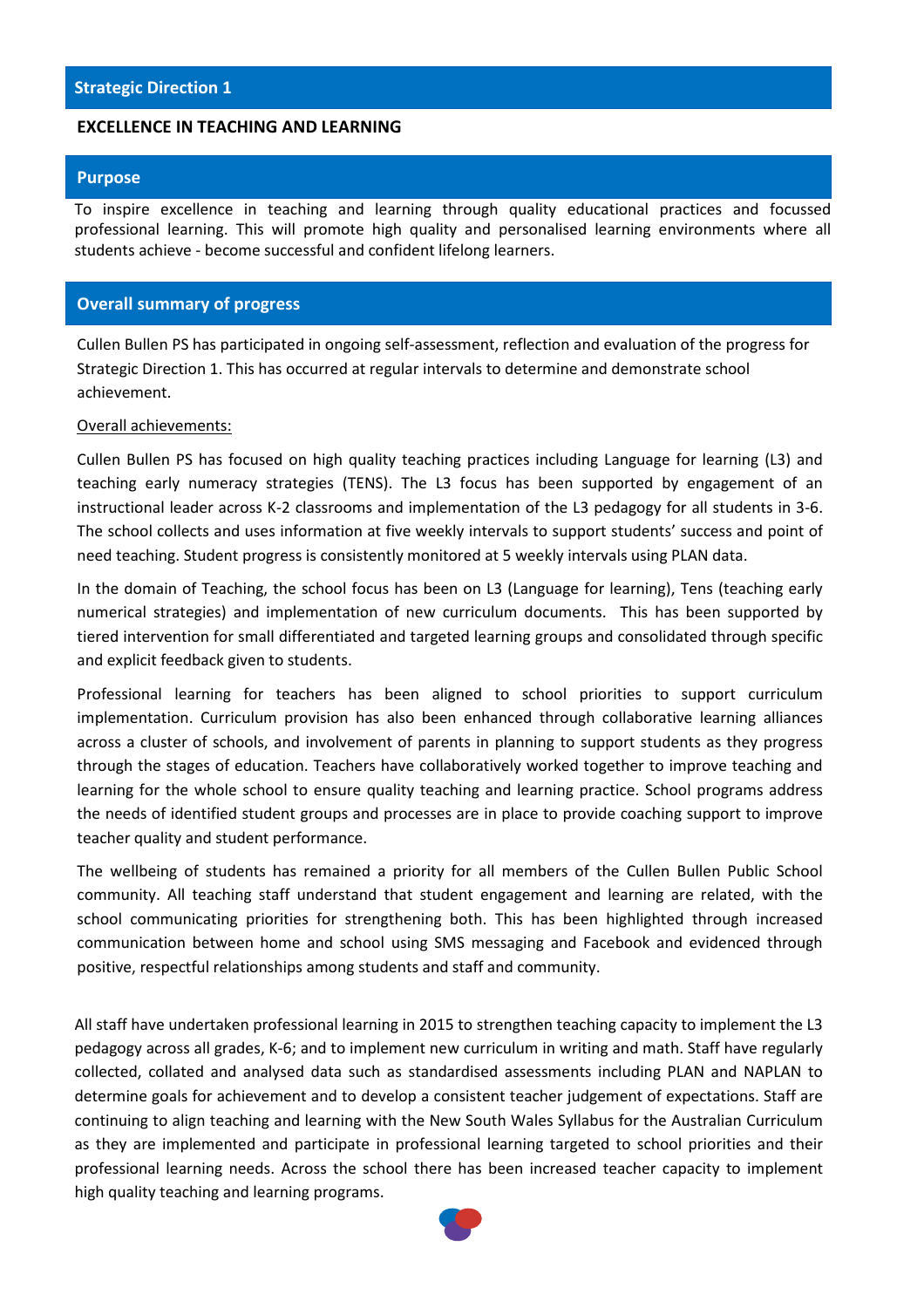| <b>Progress towards achieving improvement measures</b>                                                                                   | <b>Resources</b><br>(annual)                                                                                                                                                                                                                                                                                                  |  |  |
|------------------------------------------------------------------------------------------------------------------------------------------|-------------------------------------------------------------------------------------------------------------------------------------------------------------------------------------------------------------------------------------------------------------------------------------------------------------------------------|--|--|
| <b>Improvement measure</b><br>(to be achieved over 3<br>years)                                                                           |                                                                                                                                                                                                                                                                                                                               |  |  |
| 80% of Kindergarten<br>students will reach<br>cluster 4 (Reading level<br>9)                                                             | 80% of Kindergarten students achieved or exceeded reading level 9 at<br>the end of 2015.<br>Data collected twice per term to monitor student growth and recorded<br>on PLAN<br>Student growth is evident for Literacy and Numeracy across the<br>$\bullet$                                                                    |  |  |
| 80% of year 1 students will<br>reach cluster 6 (Reading<br>level 16)                                                                     | continuums indicated through PLAN.<br>L3 pedagogy is evident in class programs K-6<br>$\bullet$<br>80% of year 1 students reached reading level 16 at the end of 2015                                                                                                                                                         |  |  |
| 80% of year 2 students will<br>reach cluster 8 reading<br>(Reading level 26)                                                             | 60% of year 2 students reached reading level 16 at the end of 2015<br>$\bullet$<br>Reflective practise is built into Literacy and Numeracy teaching driven<br>$\bullet$<br>by regular staff meetings to analyse data, record student gains and<br>discussion of interventions                                                 |  |  |
| Annually, teachers and<br>leaders demonstrate<br>evidence of professional<br>growth against the<br>Performance Development<br>Framework. | 100% of school staff participated in formal meetings to discuss and<br>$\bullet$<br>agree on your key responsibilities, performance indicators and areas<br>for development. Through the process of planning staff have<br>successfully aligned professional learning to strategic directions<br>outlined in the school plan. |  |  |

**Next steps**

Milestones for 2016 – Strategic direction 1

- Early Action for Success benchmarks reached for students K- 2.
- Individual improvement in literacy achieved for students receiving Tiered 3 intervention
- L3 teaching strategies embedded across grades K-6
- Student progress recorded regularly using PLAN data
- Student growth is evident for Numeracy for grades K-6
- Embedded assessment indicates student progress
- Individual improvement in numeracy achieved for students receiving intervention from LST
- TEN teaching strategies embedded across grades K-2
- PDF documentation collated and stored
- Identified teacher learning goals determined, completed and revised for 2016
- Mandatory training needs met for 100% of staff
- Teacher accreditation requirements on track as applicable
- Teachers embedding quality educational practices in line with the Australian Curriculum



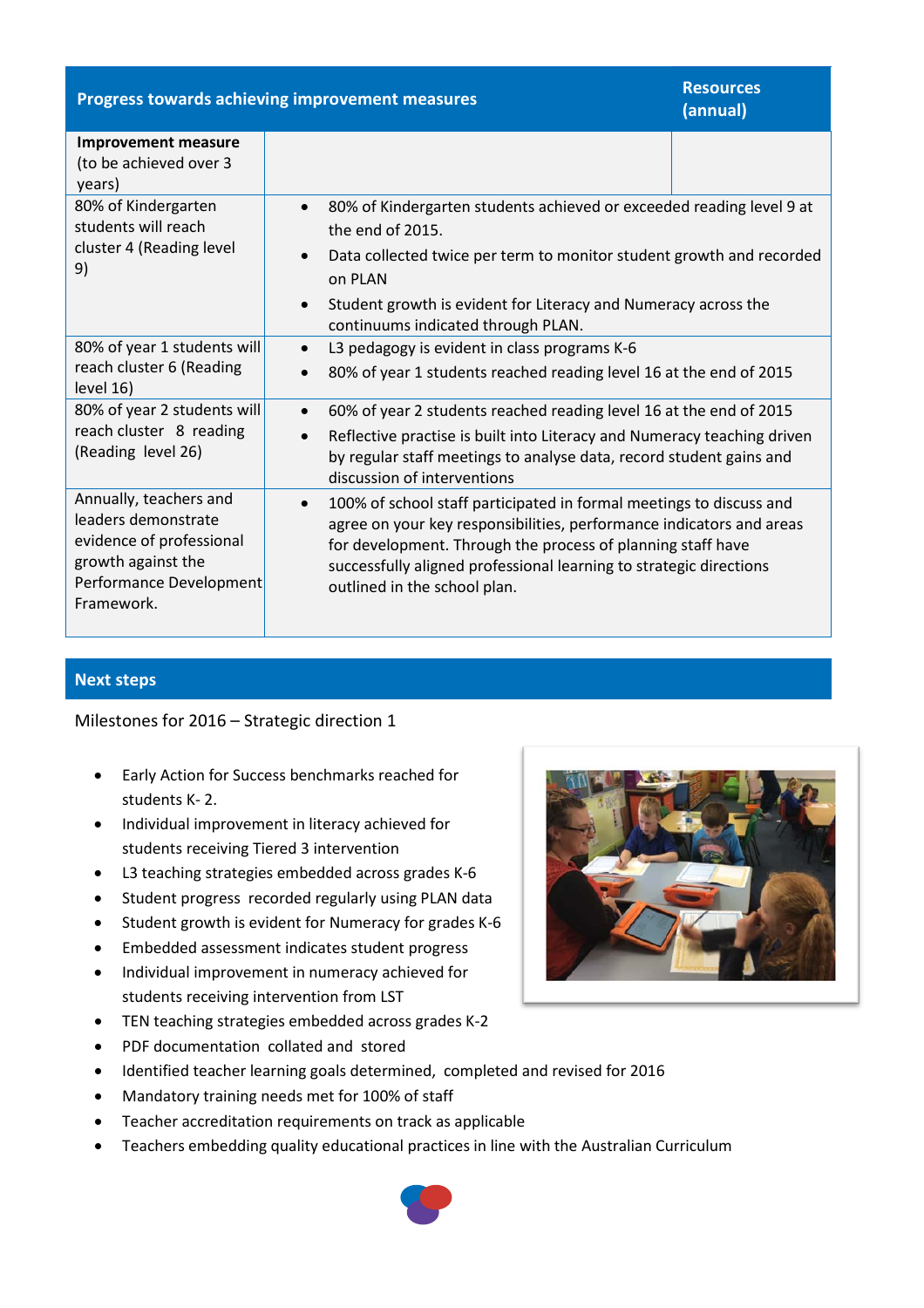### **STUDENT ENGAGEMENT AND INCLUSIVITY**

#### **Purpose**

To develop a culture of engagement, love for learning and eagerness to participate in school life through provision of engaging, inclusive and project based learning experiences. This will ensure that every student is actively engaged in purposeful learning.

## **Overall summary of progress**

Cullen Bullen PS has participated in ongoing self-assessment, reflection and evaluation of the progress for Strategic Direction 2 of the School plan. This has occurred at regular intervals to determine and demonstrate school achievements.

### Overall achievements:

All teaching staff understand that student engagement and learning are related, with the school communicating priorities for strengthening both. The school's commitment to improved attendance, and maintaining of a positive school environment has demonstrated positive influence on students with measured decreases in inappropriate behaviour and an increase in the opportunities for students to be recognised for positive behaviour choices. All classrooms at Cullen Bullen are effectively managed with well-planned teaching taking place so that students can engage in learning productively with minimal disruption. Parents and the wider Community are advocates for the school's programs and successes.

| <b>Progress towards achieving improvement measures</b>                                                                                                                     | <b>Resources</b><br>(annual)                                                                                                                                                                                                                                                                                                                                                                                                                                                                                                                                                                                                                                                                                                                 |                 |
|----------------------------------------------------------------------------------------------------------------------------------------------------------------------------|----------------------------------------------------------------------------------------------------------------------------------------------------------------------------------------------------------------------------------------------------------------------------------------------------------------------------------------------------------------------------------------------------------------------------------------------------------------------------------------------------------------------------------------------------------------------------------------------------------------------------------------------------------------------------------------------------------------------------------------------|-----------------|
| <b>Improvement measure</b><br>(to be achieved over 3<br>years)                                                                                                             | Progress achieved this year                                                                                                                                                                                                                                                                                                                                                                                                                                                                                                                                                                                                                                                                                                                  |                 |
| the<br>increase<br>An<br>in<br>schools attendance rate<br>from 92% to 94%.                                                                                                 | Attendance significantly increased in grades 3,4 and 5 with 100%<br>$\bullet$<br>attendance in grade 3, 94.9% attendance in grade 4 and 97.4% in grade<br>5.<br>This resulted in an overall average across grades 3,4, and 5 of 97.3%.<br>$\bullet$<br>Whole school attendance decreased to 89.5%<br>attendance was significantly impacted upon by illness of siblings.<br>Survey results indicate improved student engagement substantiated<br>through the Tell Them From Me surveys and attendance data across<br>pockets of the school population.<br>Attendance and student engagement were promoted through extra-<br>curricular opportunities to provide creative and innovative experiences<br>that build the skills of all students. | in 2015. School |
| 100% of students with<br>additional<br>support<br>needs are provided with<br>Individual<br>Learning<br><b>Plans</b><br>prepared<br>in.<br>consultation<br>with<br>parents. | 100% of students requiring individual learning plans were provided with<br>$\bullet$<br>plans.<br>100% of students with Aboriginal backgrounds were provided with<br>personalised, learning support plans.                                                                                                                                                                                                                                                                                                                                                                                                                                                                                                                                   |                 |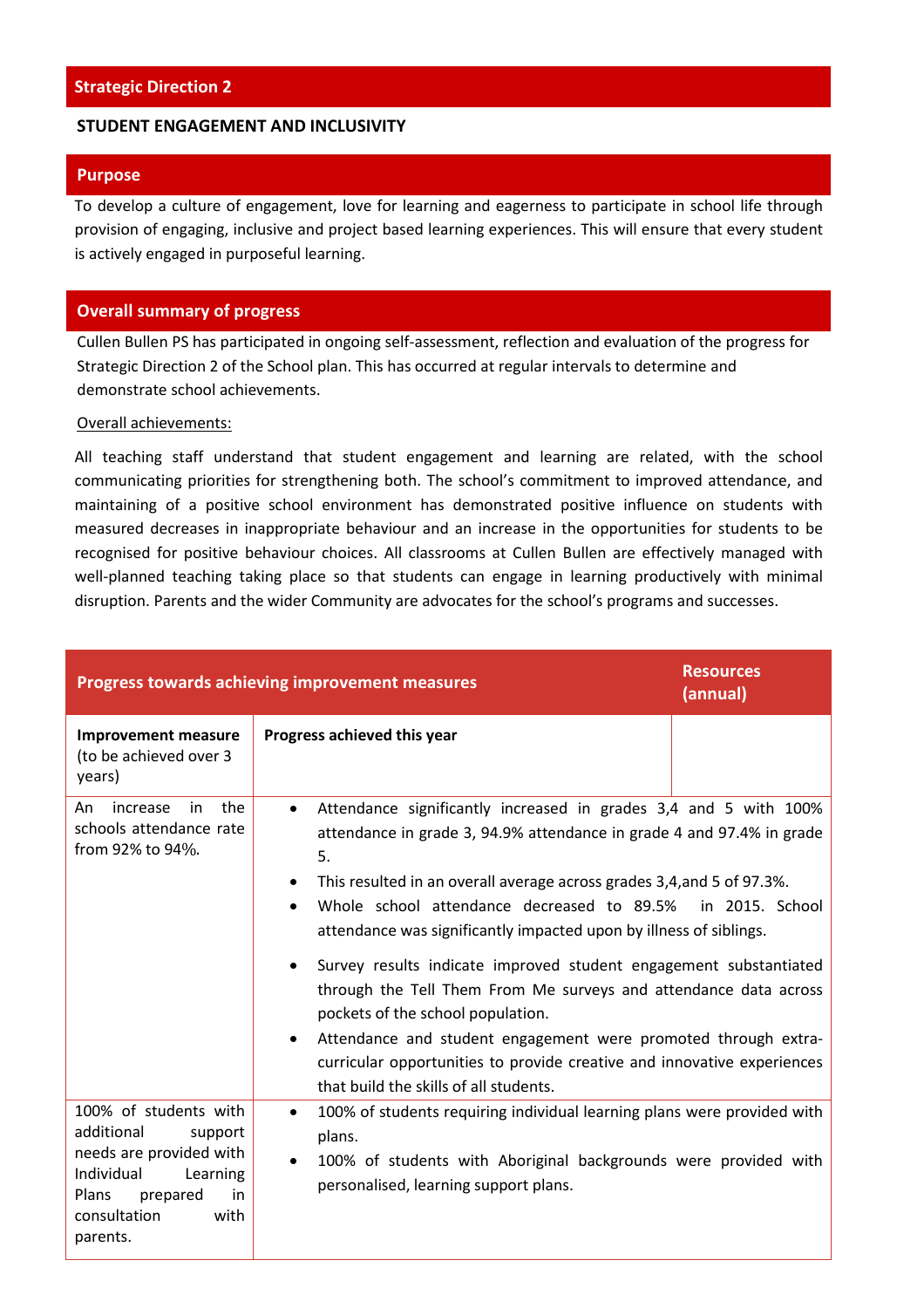|                                                                                                | Aboriginal perspectives embedded into school business and learning<br>programs with particular emphasis during days of recognition and study<br>of the stage 2 history curriculum.                                                                                                                                                                                                                                                                                                                                                                                                     |
|------------------------------------------------------------------------------------------------|----------------------------------------------------------------------------------------------------------------------------------------------------------------------------------------------------------------------------------------------------------------------------------------------------------------------------------------------------------------------------------------------------------------------------------------------------------------------------------------------------------------------------------------------------------------------------------------|
| student<br>Increased<br>participation<br>in<br>kindergarten to school<br>transition programs   | Kindergarten enrolments increased to five students in 2015 with 100%<br>of students attending the Kindergarten transition to school program.                                                                                                                                                                                                                                                                                                                                                                                                                                           |
| Increased numbers of<br>students<br>attending<br>school excursions and<br>out of school events | Significant increases in student participation in excursions increased<br>$\bullet$<br>across the school during 2015.<br>92% of K-2 students attended all school excursions and out of school<br>events excluding the beach visit. Events included the Australian Museum<br>in Sydney, local pool visits for swimming lessons and a day at the beach.<br>96% of all 3-6 students attended all school excursions and events,<br>$\bullet$<br>excluding the beach visit. Events included a sport and recreation camp<br>at Lake Burrendong, a visit to Dubbo Zoo and a day at the beach. |
| Increased<br>parental<br>and<br>awareness<br>engagement in school<br>business.                 | Parents are aware of stage expectations and understand where their<br>$\bullet$<br>child is along the continuum of learning as detailed in newsletters,<br>parent/staff meetings and P&C meetings.<br>Parents are informed of ways to support their child's learning at home.<br>٠<br>Parental involvement in school programs and wider community program<br>$\bullet$<br>connections remains low with the exception of P&C committee<br>members.<br>Year 6 students inducted as leaders                                                                                               |

# **Next steps**

# Milestones for 2016 – Strategic direction 2

- Milestone monitoring is reviewed at 5 weekly intervals
- Provide creative and innovative extra-curricular opportunities and experiences to build the skills of all students.
- School attendance rates maintained and regularly monitored with improvements in grades 3-6
- Data indicates improved student engagement in excursions and school events
- Aboriginal perspectives embedded into school business and learning programs
- Parents are aware of learning expectations and understand where their child is along the continuum of learning
- Parents are informed of ways to support their child's learning at home.
- Increased parent involvement has been encouraged in school programs and wider community programs
- Parents and the wider Community become advocates for the school's programs and successes.



'Musical performance at Cooinda Nursing Home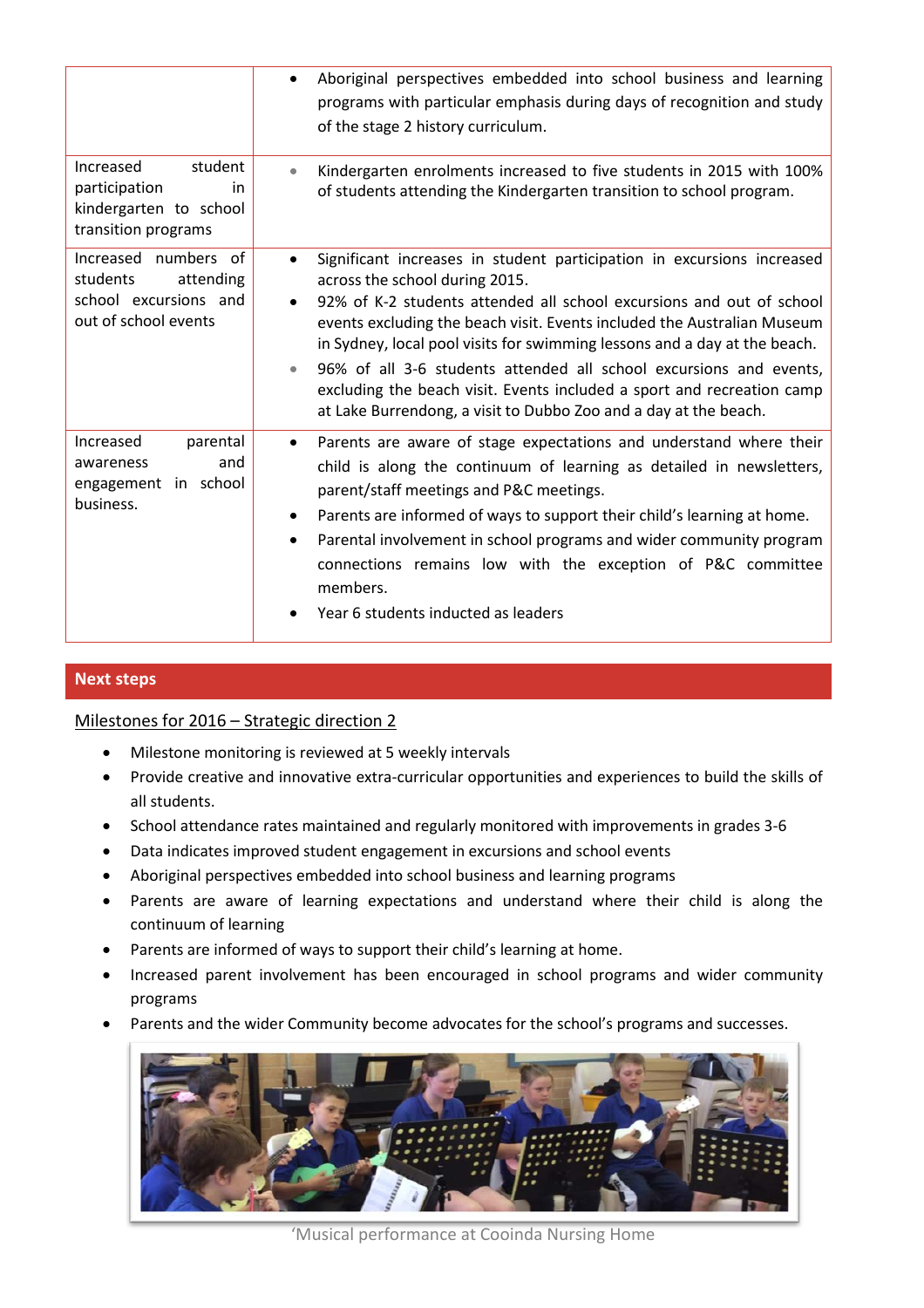### **FUTURE FOCUSED COMMUNITY PARTNERSHIPS**

### **Purpose**

To encourage meaningful community partnerships which foster a culture that is trusting and supportive. This will enhance the schools strengths and effectiveness which will ensure its sustainability.

# **Overall summary of progress**

#### Overall achievements:

Our school has focused on our partnerships with parents and the community. We have developed strong partnerships with the WGEC cluster schools, community agencies and businesses by promoting discussion, feedback and decision making around school governance. We have established links with organsiations including Charles Sturt University, Bunnings, Baal Bone Colliery, Invincible Colliery, the Lithgow Men's Shed, Cullen Bullen Progress Association and the Lions Club.

Student leaders are engaged in the vision, values and purpose of the school including delivery of purposeful learning experiences. Staff, students, parents and the broader school community are welcomed and engaged, when possible, in the development of the vision, values and purpose for the school. Student leadership responsibilities include organisation of weekly assemblies, fund raising events and representation at community events. This has led to increased self-regulation towards students own learning which has impacted upon student engagement in school life.

The school is committed to the development of leadership skills in staff and students and promotes organisational best practice. The school demonstrates a commitment to equity and high expectations for learning for each student and is responsive to changing school and community needs. School staffing ensures that full curriculum implementation and delivery requirements are met.

Annual staff performance and development reviews are conducted using the performance development framework. The school's financial and physical resources and facilities are well maintained, within the constraints of the school budget, and provide a safe and visually pleasing environment that supports engagement and learning.



New Cubby House –Lithgow Mens Shed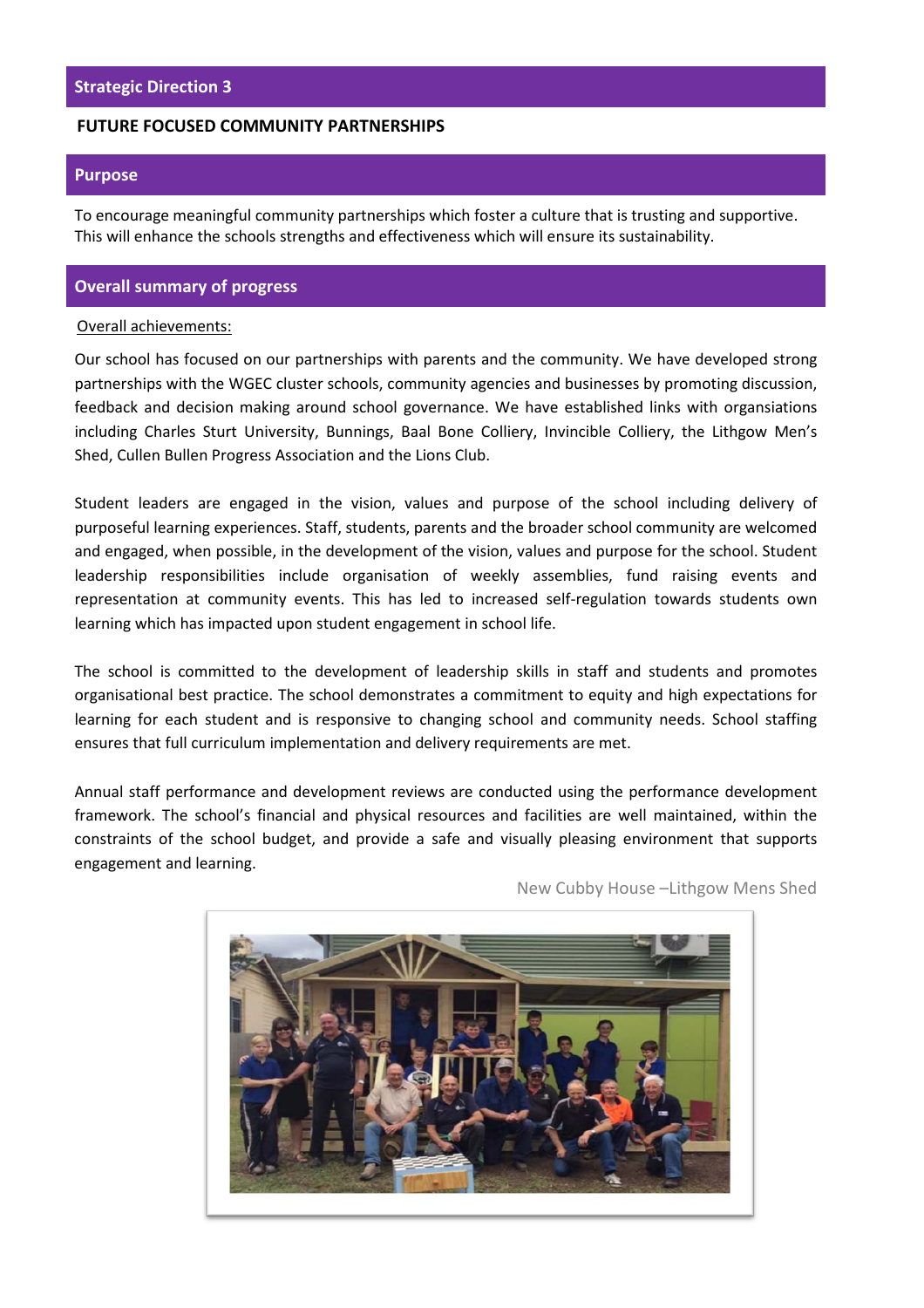| <b>Progress towards achieving improvement measures</b>                                                                                                                |                                                                                                                                                                                                                                                                                                                                                                                                                                                                                                                                                          |  |  |  |
|-----------------------------------------------------------------------------------------------------------------------------------------------------------------------|----------------------------------------------------------------------------------------------------------------------------------------------------------------------------------------------------------------------------------------------------------------------------------------------------------------------------------------------------------------------------------------------------------------------------------------------------------------------------------------------------------------------------------------------------------|--|--|--|
| <b>Improvement measure</b><br>(to be achieved over 3<br>years)                                                                                                        | Progress achieved this year                                                                                                                                                                                                                                                                                                                                                                                                                                                                                                                              |  |  |  |
| future<br>focussed<br>A<br>environment<br>that<br>recognises that positive<br>and<br>collaborative<br>partnerships are essential<br>for school sustainability.        | School based assessment data indicates student growth and<br>continuing progress<br>Parent, staff and student surveys. (Tell them from me) indicate<br>satisfaction and eagerness of students to attend school<br>Whole school attendance data is maintained or improved across<br>grades 3, 4 & 5.<br>Technology Integration enhances student engagement<br>٠                                                                                                                                                                                           |  |  |  |
| Increased representation<br>of parents in the school<br>P&C,<br>and<br>increased<br>parent participation at<br>school events.                                         | Milestone process developed and used to monitor finance, school<br>$\bullet$<br>progress and improvement<br>Parent participation has increased in school activities with more<br>٠<br>parents transporting students to and from out of school events.<br>Increased participation of parents in Kindergarten Orientation /<br>٠<br>Transition Program with 80% of parents attending formal transition<br>days.<br>50% of students participated in the Portland Fair to represent the<br>school<br>100% of students performed music for local Nursing home |  |  |  |
| An increase of parents<br>and community receiving<br>information<br>from<br>a<br>of<br>variety<br>sources<br>including social media<br>and the school website.        | Facebook (social media) procedures are being utilised as a tool to<br>$\bullet$<br>promote school business and achievements<br>Increased 'likes' from community and community sources including<br>$\bullet$<br>Radio 2LT, Village Voice and Lithgow Men's shed.<br>An increased presence and involvement of parents in school business<br>has occurred.<br>Increased parent responses from mobile phone messages<br>School website updated with regular contributions by staff                                                                          |  |  |  |
| Strengthened<br>partnerships within the<br>WGEC group of schools<br>and community groups<br>collaboratively<br>working<br>as positive contributors<br>to school life. | Regular term meetings with WGEC school Principals.<br>WGEC small schools alliance combine for Athletics, Cross Country and<br>Swimming carnivals.<br>Small schools combine for excursions to Lake Burrendong and Dubbo<br>Zoo.<br>Science days in partnership with small schools and CSU.<br>Garden projects completed with Bunnings, Lithgow<br>٠<br>Baal Bone Colliery donates and funds school bus.<br>٠<br>Increased number of community members presenting awards at<br>presentation evening by 700% (2014- 1 to 2015 -8 participants)              |  |  |  |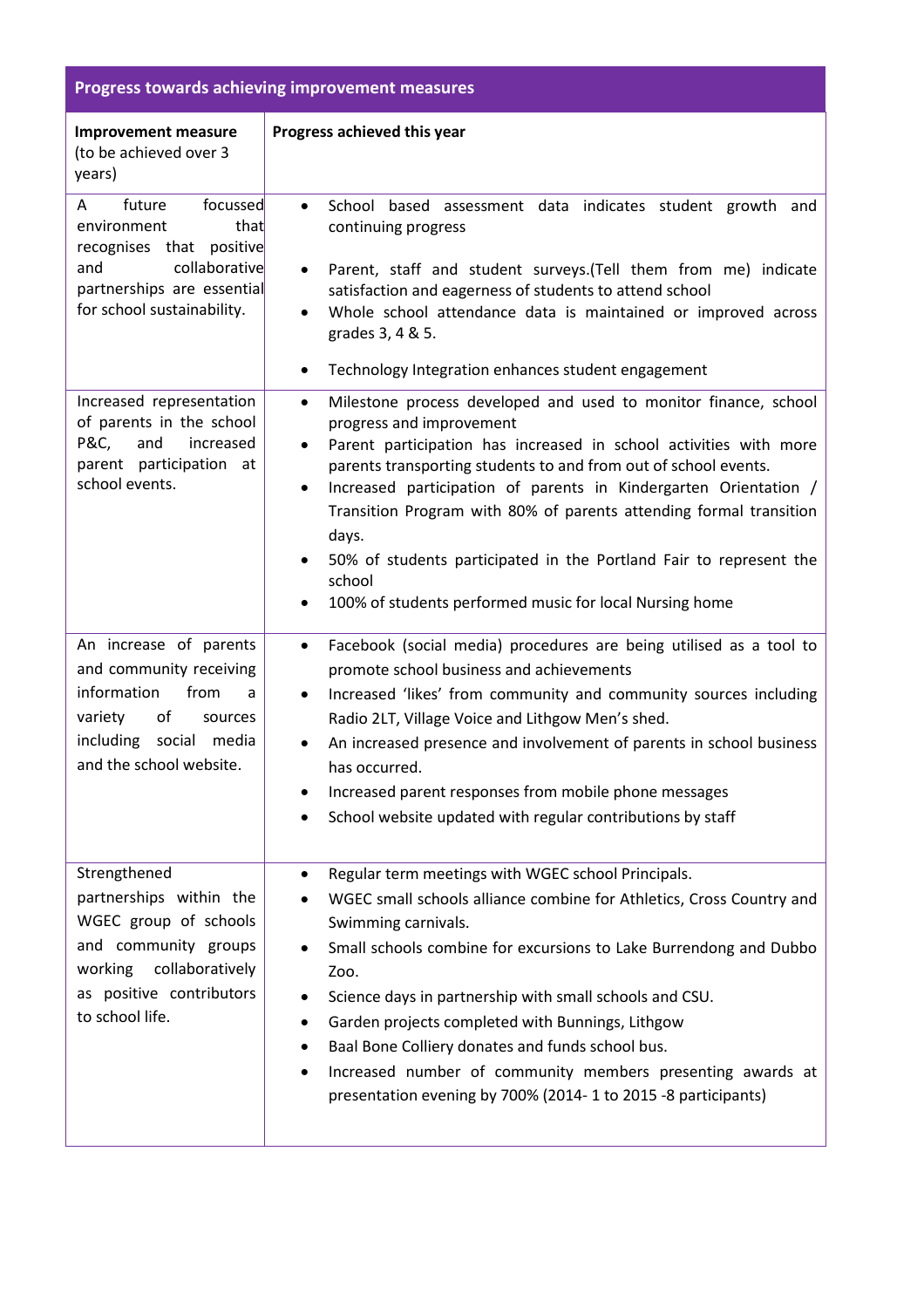# **Next steps**

# Milestones for 2016 – Strategic direction 3

- Milestone monitoring is reviewed at 5 weekly intervals
- Develop a media plan (timeline) for school promotion including newspaper releases, Facebook, Website and regular Newsletter / contributions from community/businesses
- Increased community Partnerships and Parental participation through the development of school initiatives.
- WGEC and AECG networks are strengthened
- Improve school culture through high expectations
- Transformative change in school culture is evident through student role modelling
- Confident, happy student role models
- Students demonstrate increased confidence and commitment to school culture
- Increased visits to the school Facebook page
- Increased Website visits
- Regular Website contributions and updates
- Parents and community communicate with the school through use of multi modal outlets including SMS messaging
- •



Dubbo Zoo Excursion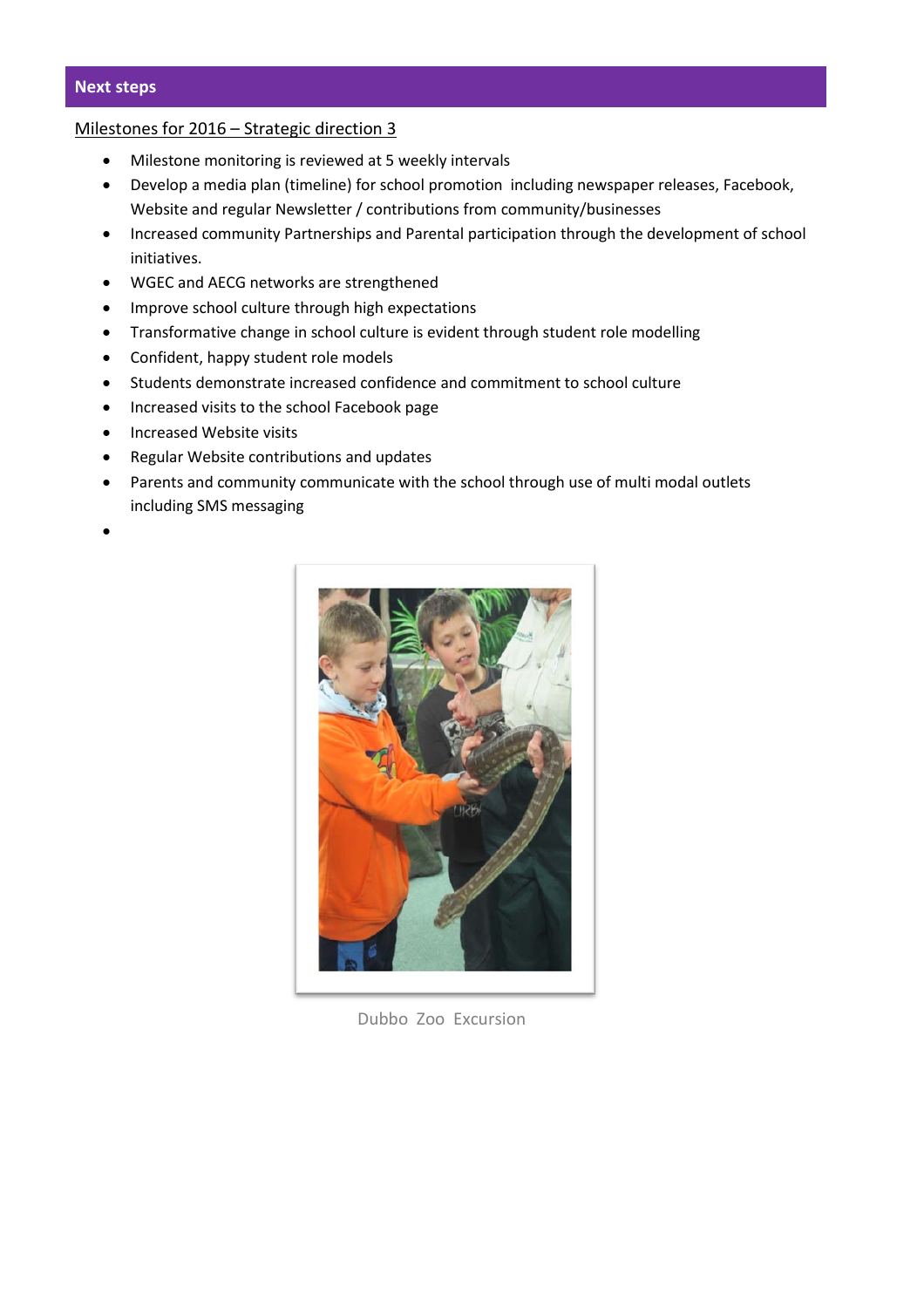## **Key initiatives and other school focus areas**

#### This section includes:

### **Aboriginal Education**

Cullen Bullen PS, is committed to improving the educational outcomes and wellbeing of Aboriginal and Torres Strait Islander students so that they excel and achieve in every aspect of their education and training. It is the goal of the school that Aboriginal and Torres Strait Islander students will match or better the outcomes of the broader student population. The school will provide Aboriginal cultural education for all staff and education about Aboriginal Australia for all students, as it is everybody's business. These commitments affirm the inherent right of Aboriginal students to fair, equitable, culturally inclusive and significant educational opportunities so that all students obtain a high quality education as a platform for enriching their life chances.

#### **Socio Economic funding support**

This funding is responsible for providing support to improve the performance and reduce the disparity in achievement for students from targeted equity groups. In particular, this includes students who may be adversely affected in schooling due to their socio-economic status and specific groups of girls and boys.

#### **Low Level Disability Support**

This funding recognises that students and school communities are not all the same – they have different needs and students require different levels of support.

Beginning Teachers: CBPS values ongoing professional development and offer a wide range of programs and strategies to support teachers at every stage including teacher training, inductions and mentoring.

#### **Early Action for Success**

This strategy supports students' literacy and numeracy skills through a targeted approach in literacy during the early years of schooling. Key to the program's success is instructional leadership, personalised learning, assessment for learning and high quality professional learning with a focus on the early years of schooling K-2.

| Key initiatives (annual)                                                                                                               | Impact achieved this year                                                                                                                                                                                                                                                                                                                                                                                                                                                           | <b>Resources (annual)</b> |  |
|----------------------------------------------------------------------------------------------------------------------------------------|-------------------------------------------------------------------------------------------------------------------------------------------------------------------------------------------------------------------------------------------------------------------------------------------------------------------------------------------------------------------------------------------------------------------------------------------------------------------------------------|---------------------------|--|
| <b>Aboriginal background funding</b><br>Parents and the wider Community<br>become advocates for the school's<br>programs and successes | Student growth is evident for Literacy<br>$\bullet$<br>and Numeracy across the continuums.<br>Parent participation has been increased<br>in most school activities<br>Parent, staff and student surveys indicate<br>satisfaction and eagerness to attend<br>school<br>Aboriginal perspectives and initiatives<br>undertaken throughout 2016 including<br>immersion of cultural perspectives into<br>curriculum<br>Increased SLSO and teacher support to<br>improve student learning | \$3770                    |  |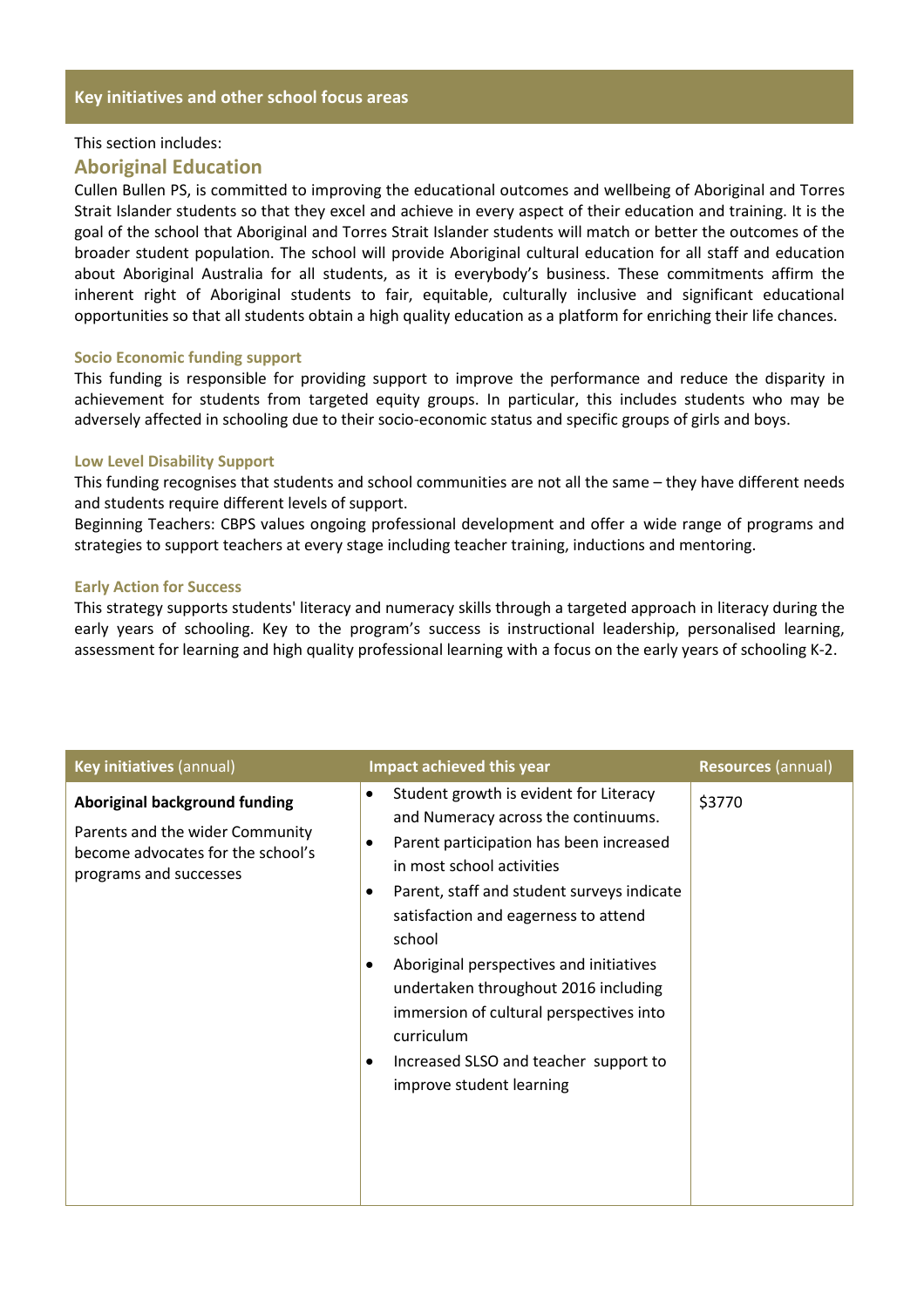| Socio-economic funding<br>School Programs provide students<br>with experiences which promote<br>engagement<br>Low level adjustment for disability<br>funding | ipads were purchased to ensure students<br>$\bullet$<br>have updated access to technologies. All<br>students now have iPad access.<br>New computers were purchased for the<br>3-6 classroom with aim to promote<br>student engagement and access to high<br>quality resources.<br>Computers<br>promoted<br>student<br>engagement through interactive literacy<br>and numeracy learning experiences.<br>Student extracurricular experiences have<br>been enhanced and have resulted in<br>positive survey results as indicated in the<br>Tell Them From Me survey.<br>Increased percentage of parents and<br>caregivers engaged in school direction<br>and planning consultation.<br>Environmental education program was<br>developed to Integrate environmental<br>education initiatives into curriculum.<br>End of term excursions were subsidised<br>student<br>promote<br>to<br>engagement.<br>Students visited the zoo, the beach and<br>the Museum in Sydney.<br>Student leader uniforms were purchased<br>$\bullet$<br>and promoted a sense of pride amongst<br>leaders.<br>SLSO support has been provided for<br>$\bullet$<br>students with a low level disability<br>resulting in meeting of student learning | \$38,932<br>\$422  |
|--------------------------------------------------------------------------------------------------------------------------------------------------------------|-----------------------------------------------------------------------------------------------------------------------------------------------------------------------------------------------------------------------------------------------------------------------------------------------------------------------------------------------------------------------------------------------------------------------------------------------------------------------------------------------------------------------------------------------------------------------------------------------------------------------------------------------------------------------------------------------------------------------------------------------------------------------------------------------------------------------------------------------------------------------------------------------------------------------------------------------------------------------------------------------------------------------------------------------------------------------------------------------------------------------------------------------------------------------------------------------------------------------|--------------------|
| <b>Support for temporary beginning</b>                                                                                                                       | needs.<br>Staff<br>have<br>engaged<br>in<br>ongoing<br>$\bullet$                                                                                                                                                                                                                                                                                                                                                                                                                                                                                                                                                                                                                                                                                                                                                                                                                                                                                                                                                                                                                                                                                                                                                      | \$1200             |
| teachers                                                                                                                                                     | professional learning to apply evidence<br>based pedagogy to support excellence in<br>practice.<br>All teachers participated in the PDP<br>process.<br>One teacher achieved accreditation at<br>Proficient level.<br>Beginning teachers participated in all<br>development day activities and staff<br>meetings.<br>Beginning<br>teachers<br>attended<br>the<br>Beginning Teachers 2 day conference and<br>PL in Austswim accreditation.                                                                                                                                                                                                                                                                                                                                                                                                                                                                                                                                                                                                                                                                                                                                                                              |                    |
| <b>Other school focus areas</b>                                                                                                                              | Impact achieved this year                                                                                                                                                                                                                                                                                                                                                                                                                                                                                                                                                                                                                                                                                                                                                                                                                                                                                                                                                                                                                                                                                                                                                                                             | Resources (annual) |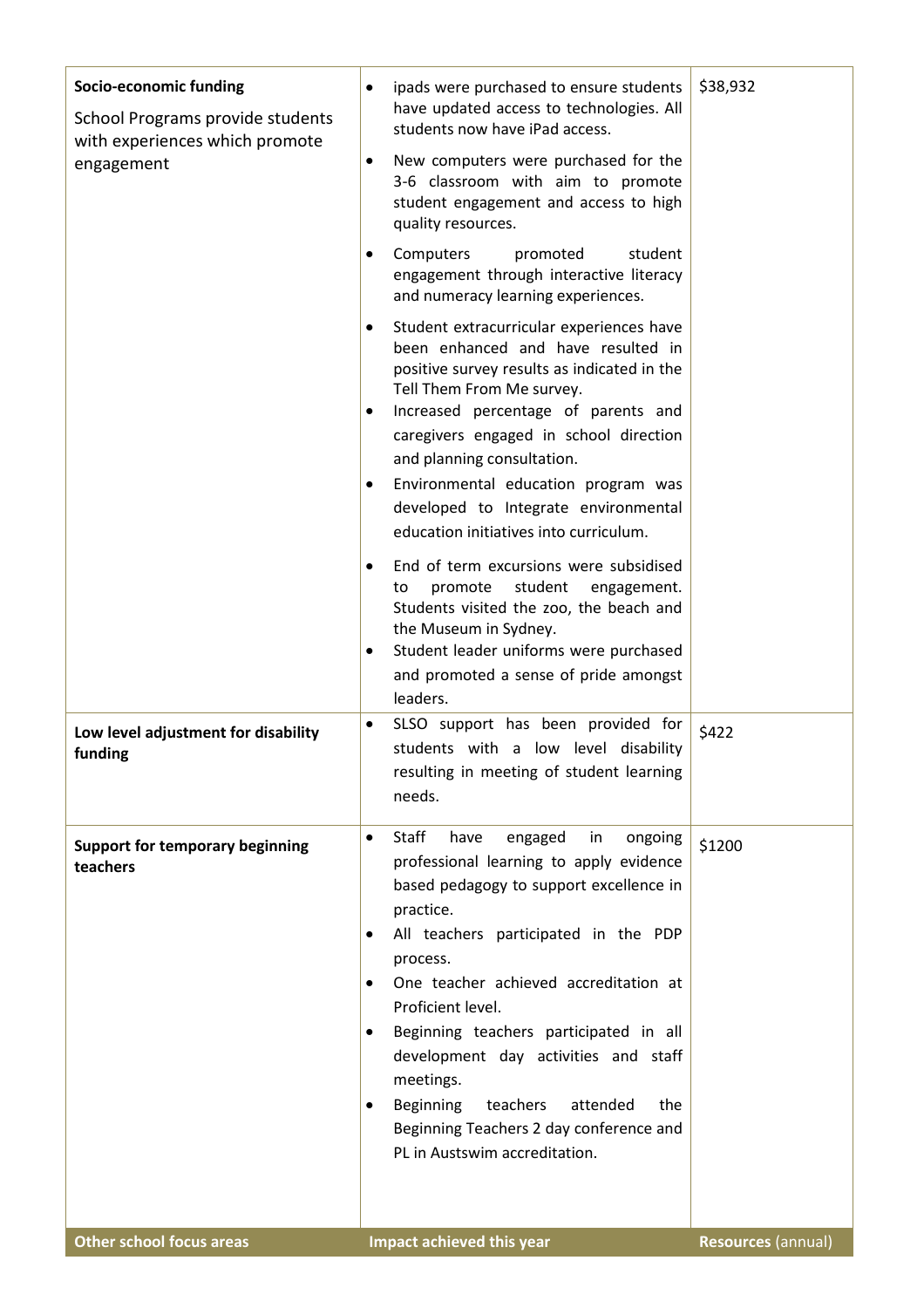| <b>Early Action for Success</b><br>Implement the Early Action for Success<br>/ Language, Learning and Literacy (L3)<br>initiative across K-/2<br>Implement the L3 pedagogy across all<br>grades<br>3-6 to foster continuity of<br>pedagogy. | Kindergarten students<br>\$18690<br>achieved or exceeded reading level<br>9 at the end of 2015<br>Data collected twice per term to<br>٠<br>monitor student<br>growth<br>and<br>recorded on PLAN<br>Student growth is evident for<br>Literacy and Numeracy across the<br>continuums<br>indicated<br>through<br>PLAN.<br>L3 pedagogy is evident in class<br>٠<br>programs K-6<br>80% of year 1 students reached<br>reading level 16 at the end of 2015<br>60% of year 2 students reached<br>٠<br>reading level 16 at the end of 2015<br>Reflective practise is built into<br>$\bullet$<br>Literacy and Numeracy teaching<br>driven by regular staff meetings to<br>analyse data, record student gains<br>and discussion of interventions |
|---------------------------------------------------------------------------------------------------------------------------------------------------------------------------------------------------------------------------------------------|----------------------------------------------------------------------------------------------------------------------------------------------------------------------------------------------------------------------------------------------------------------------------------------------------------------------------------------------------------------------------------------------------------------------------------------------------------------------------------------------------------------------------------------------------------------------------------------------------------------------------------------------------------------------------------------------------------------------------------------|
|---------------------------------------------------------------------------------------------------------------------------------------------------------------------------------------------------------------------------------------------|----------------------------------------------------------------------------------------------------------------------------------------------------------------------------------------------------------------------------------------------------------------------------------------------------------------------------------------------------------------------------------------------------------------------------------------------------------------------------------------------------------------------------------------------------------------------------------------------------------------------------------------------------------------------------------------------------------------------------------------|

Science Day with Charles Sturt University

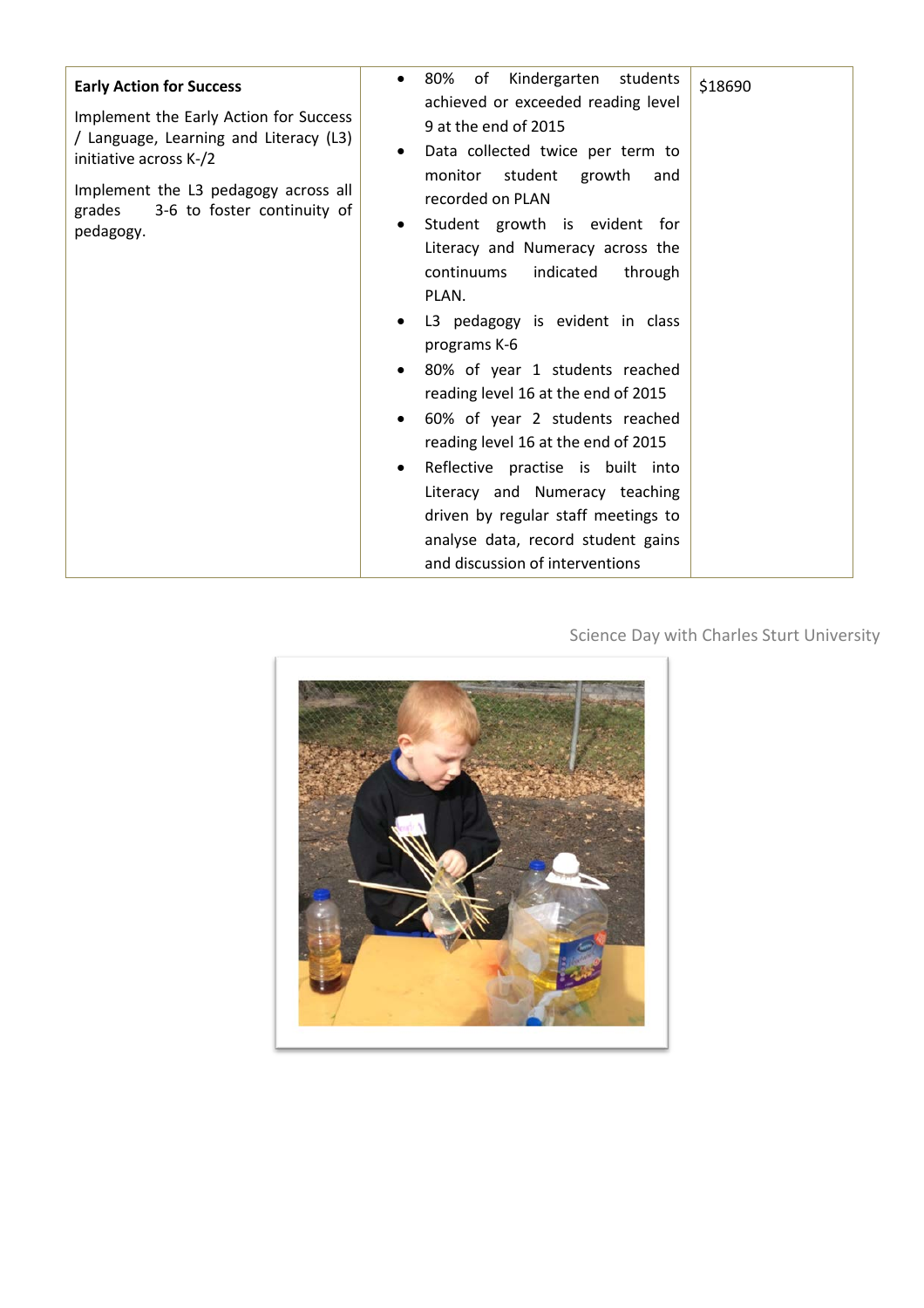# **Mandatory reporting requirements**

# **Student information**

It is a requirement that the reporting of information for all students be consistent with privacy and personal information policies.

# **Student enrolment profile**



Cullen Bullen School had an enrolment of 26 students during 2015 composing of 17 boys and 9 girls.

|  | <b>Student attendance</b> |  |
|--|---------------------------|--|
|  |                           |  |

|        | Year  | 2010 | 2011 | 2012  | 2013  | 2014 | 2015  |
|--------|-------|------|------|-------|-------|------|-------|
|        | K     | 91.0 | 92.6 | 96.2  | 88.8  | 91.8 | 85.5  |
|        | 1     | 90.0 | 86.8 | 88.3  | 84.3  | 89.9 | 90.5  |
|        | 2     | 91.0 | 93.7 | 100.0 | 91.7  | 81.1 | 86.3  |
|        | 3     | 83.0 | 90.6 | 88.9  | 100.0 | 92.4 | 100.0 |
|        | 4     | 96.4 | 92.0 | 90.6  | 91.8  | 92.4 | 94.9  |
|        | 5     | 95.5 | 92.2 | 92.4  | 88.4  | 96.0 | 97.4  |
|        | 6     | 91.5 | 92.9 | 95.0  | 85.4  | 91.5 | 86.5  |
| School | Total | 91.9 | 91.8 | 92.3  | 90.1  | 91.9 | 89.5  |
|        | К     | 94.7 | 94.7 | 94.3  | 95.0  | 95.2 | 94.4  |
|        | 1     | 94.2 | 94.2 | 93.9  | 94.5  | 94.7 | 93.8  |
|        | 2     | 94.4 | 94.2 | 94.2  | 94.7  | 94.9 | 94.0  |
|        | 3     | 94.5 | 94.4 | 94.4  | 94.8  | 95.0 | 94.1  |
| ă      | 4     | 94.5 | 94.3 | 94.3  | 94.7  | 94.9 | 94.0  |
|        | 5     | 94.4 | 94.2 | 94.2  | 94.5  | 94.8 | 94.0  |
| State  | 6     | 94   | 93.8 | 93.8  | 94.1  | 94.2 | 93.5  |
|        | Total | 94.4 | 94.3 | 94.2  | 94.7  | 94.8 | 94.0  |

## **Management of Non attendance**

Cullen Bullen Public School is proactive in managing student non-attendance. Together with the Home School Liaison Officer (HSLO) students are identified whose attendance is of concern. These students are monitored closely through:

- Regular attendance reports to the HSLO.
- Consistent communication with parents by telephone or interview
- Continued acknowledgement of outstanding attendance
- Students who have outstanding levels of attendance are eligible for school based rewards and recognition

# **Workforce information**

Reporting of information for all staff must be consistent with privacy and personal information policies.

| Position                              | <b>Number</b> |
|---------------------------------------|---------------|
| Principal                             | 1.0           |
| Deputy Principal(s)                   |               |
| Assistant Principal(s)                |               |
| Head Teacher(s)                       |               |
| Classroom Teacher(s)                  | 1.0           |
| Teacher of Reading Recovery           |               |
| Learning and Support Teacher(s)       | .2            |
| Teacher Librarian                     | .084          |
| Teacher of ESL                        |               |
| <b>School Counsellor</b>              |               |
| School Administrative & Support Staff | .696          |
| Other positions                       |               |
| Total                                 | 3.18          |

The Australian Education Regulation, 2014 requires schools to report on Aboriginal composition of their workforce. During 2015, there are no identified Aboriginal or Torres Strait Islander staff employed at Cullen Bullen PS.

## **Staff retention**

2015 has seen two positions advertised and filled by Merit Selection due to retirement and transfer.

- School Office Manager
- General Assistant

# **Teacher qualifications**

All teaching staff meet the professional requirements for teaching in NSW public schools.

| <b>Qualifications</b>           | % of staff |
|---------------------------------|------------|
| Undergraduate degree or diploma | 100        |
| Postgraduate degree             | 50%        |

### **Workforce composition**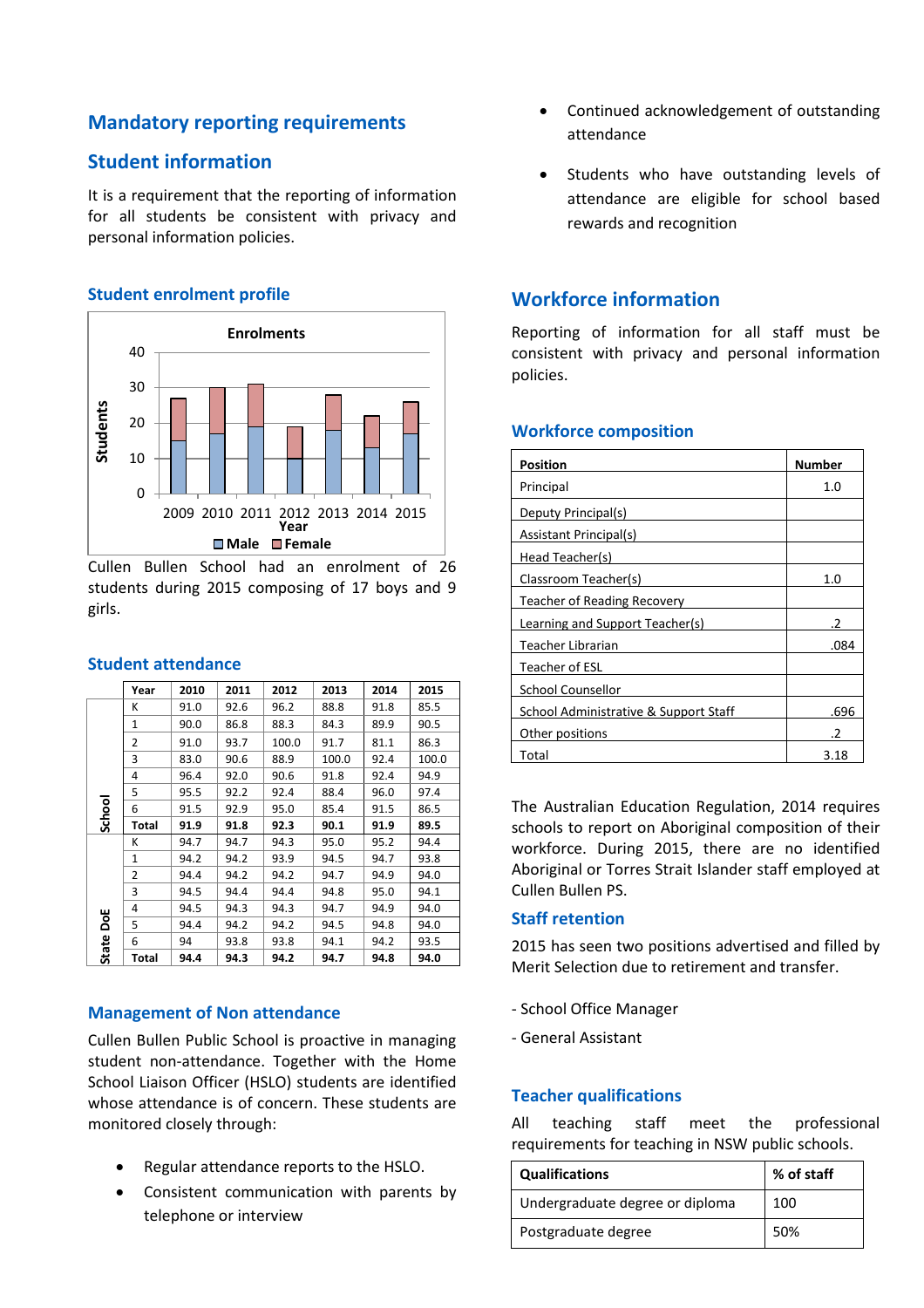### **Professional learning and teacher accreditation**

The following documentation is to be completed consistent with the requirements of the [Performance and](https://www.det.nsw.edu.au/media/downloads/about-us/our-reforms/pdp/pdp-framework-15116.pdf)  [Development Framework for Principals, Executives and](https://www.det.nsw.edu.au/media/downloads/about-us/our-reforms/pdp/pdp-framework-15116.pdf)  [Teachers in NSW Public Schools \(Jan 2015\),](https://www.det.nsw.edu.au/media/downloads/about-us/our-reforms/pdp/pdp-framework-15116.pdf) which includes three phases: Plan, Implement and Review. These processes are based on the [Australian Professional](http://www.nswteachers.nsw.edu.au/publications-policies-resources/publications/australian-professional-standards-for-teachers/)  [Standards for Teachers,](http://www.nswteachers.nsw.edu.au/publications-policies-resources/publications/australian-professional-standards-for-teachers/) the Australian Teacher [Performance and Development Framework](http://www.aitsl.edu.au/docs/default-source/default-document-library/australian_teacher_performance_and_development_framework) and the [Australian Charter for the Professional Learning of](http://www.aitsl.edu.au/docs/default-source/default-document-library/australian_charter_for_the_professional_learning_of_teachers_and_school_leaders)  [Teachers and School Leaders.](http://www.aitsl.edu.au/docs/default-source/default-document-library/australian_charter_for_the_professional_learning_of_teachers_and_school_leaders) The teaching staff at Cullen Bullen Public School participated in a number of professional learning activities designed to build the capability of staff to achieve some of our key priorities as set out in our School Plan. Staff have been involved in professional learning programs that have built the capability of early career teachers, current teachers and aspiring and current school leaders.

Professional learning opportunities have included:

- Staff development focus on teaching writing
- Early Stage 1 L3 training  $-$  "Language, Learning and Literacy"
- In school PL of new syllabus Math/Writing and Science
- TENS training K-2 staff
- Mandatory training for all staff
- Autism support training (SLSO)
- Austswim training
- ARCO training
- PDF training all staff
- The Western Gateway Educational Community (WGEC) combined Staff development Days
- Online training for the implementation of the Maths syllabus – Syllabus Plus sessions
- K-6 and PLAN software training
- Online training for Anaphylaxis
- Growth Coach training
- Austswim accreditation
- Beginning teacher conference
- Principal Network days/ WGEC meetings re leadership

Local school staff development days were spent on mandatory training (CPR update, Code of Conduct, Keeping them Safe update, Health and safety updates, emergency and anaphylaxis training)

Cullen Bullen PS had two new scheme teachers working towards Board of Studies Teaching and Education Standards (BOSTES) accreditation and one casual teacher who achieved accreditation at Proficient level during 2015.

# **Financial information**

### **Financial summary**

This summary covers funds for operating costs and does not involve expenditure areas such as permanent salaries, building and major maintenance.

A full copy of the school's 2015 financial statement is tabled at the annual general meetings of the parent and/or community groups. Further details concerning the statement can be obtained by contacting the school.

| Date of financial summary          | 30/11/2015 |
|------------------------------------|------------|
| <i>Income</i>                      | Ś          |
| Balance brought forward            | 133348.93  |
| Global funds                       | 71953.61   |
| <b>Tied funds</b>                  | 137023.07  |
| School & community sources         | 7184.56    |
| Interest                           | 3519.61    |
| <b>Trust receipts</b>              | 1503.90    |
| Canteen                            | 0.00       |
| Total income                       | 221184.75  |
| <b>Expenditure</b>                 |            |
| Teaching & learning                |            |
| Key learning areas                 | 4187.88    |
| <b>Excursions</b>                  | 4855.87    |
| <b>Extracurricular dissections</b> | 3776.92    |
| Library                            | 351.88     |
| Training & development             | 1849.13    |
| Tied funds                         | 125644.19  |
| Casual relief teachers             | 1976.82    |
| Administration & office            | 39255.75   |
| School-operated canteen            | 0.00       |
| <b>Utilities</b>                   | 5849.99    |
| Maintenance                        | 22619.43   |
| <b>Trust accounts</b>              | 692.37     |
| Capital programs                   | 35409.18   |
| Total expenditure                  | 246469.40  |
| <b>Balance carried forward</b>     | 108064.28  |

# **School performance**

## **NAPLAN**

In the National Assessment Program, the results across the Years 3, 5, 7 and 9 literacy and numeracy assessments are reported on a scale from Band 1 to Band 10. The achievement scale represents increasing levels of skills and understandings demonstrated in these assessments.

The *My School* website provides detailed information and data for national literacy and numeracy testing. Click on the link [My School](http://www.myschool.edu.au/) and insert the school name in the *Find a school* and select *GO* to access the school data.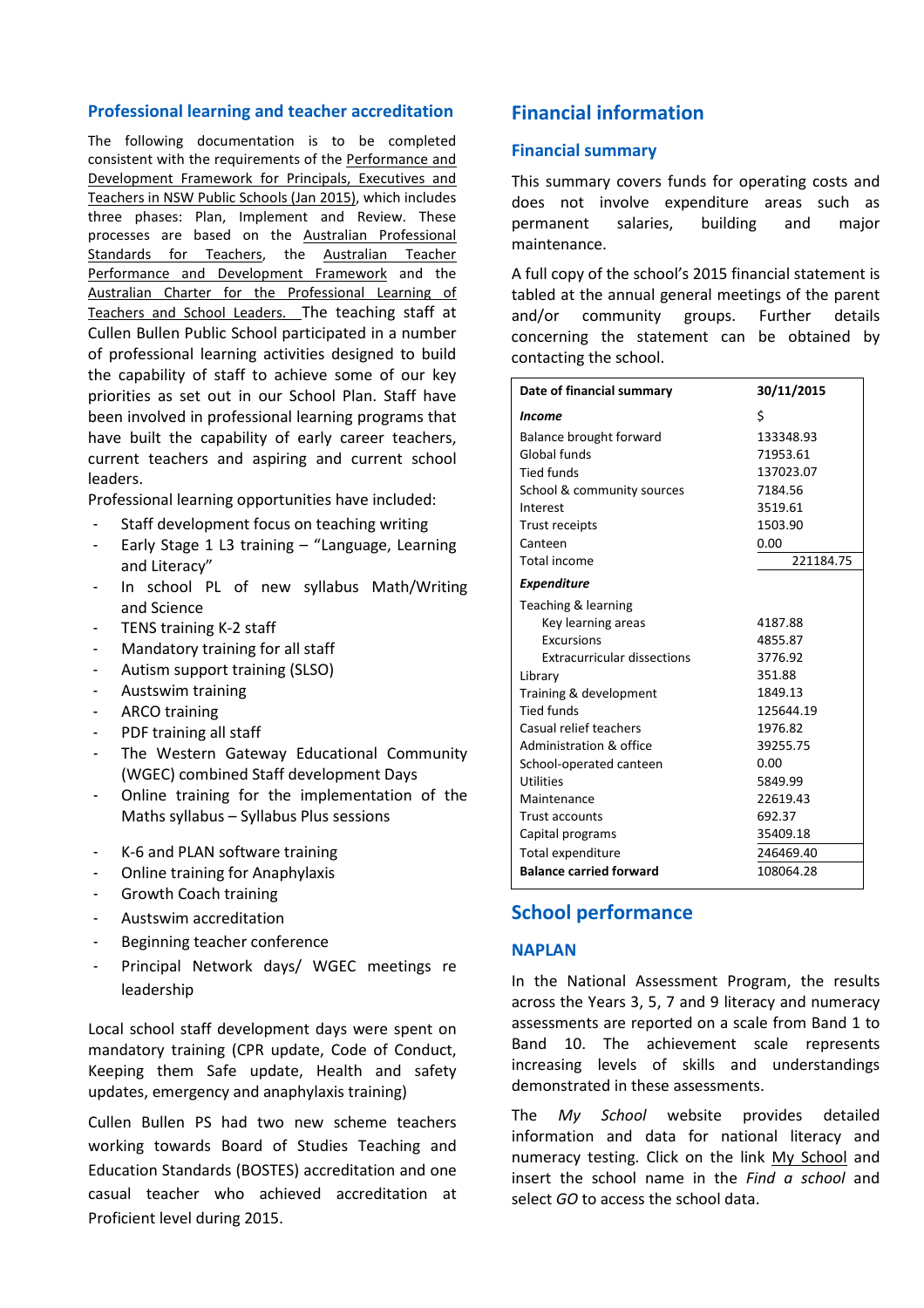

# **Policy requirements**

# **Aboriginal education**

Cullen Bullen Public School is committed to improving the educational outcomes and wellbeing of Aboriginal and Torres Strait Islander students so that they excel and achieve in every aspect of their education and training.

Cullen Bullen Public School promotes respect for the unique and ancient culture of the Aboriginal people in the following forms:

- Acknowledging the traditional custodians of the land in all assemblies and an *Acknowledgement of Country* plaque displayed in the school hall.
- Integration of Aboriginal perspectives across Key Learning Areas so students can develop deep knowledge and understanding about Australia's first peoples.

# **Multicultural Education and Anti-racism**

The role of the Anti-Racism Contact Officer (ARCO) is to be the contact between students, staff, parents and community members who wish to make a complaint regarding racism. Tabitha Player is the schools ARCO. The ARCO role involves promoting the values of respect for all races and cultures and our school rules of showing respect, being a problem solver, being safe and being a learner help to support these values. Students, teachers, parents and the community are doing a very good job of living together in harmony. Harmony day activities were held to celebrate diversity and multicultural perspectives are integrated across all Key Learning Areas to provide a comprehensive and inclusive school environment.

# **Academic Programs**

# **Best Start**

Best Start is an assessment and teaching tool that allows Kindergarten to Year 2 teachers to assess the knowledge and skills that children have in Literacy and Numeracy. Teachers gather data and plot student's growth and development on a Literacy and Numeracy continuum as a benchmark to indicate student growth and improvement. Cullen Bullen PS successfully implemented the Best Start assessment procedures to all 5 Kindergarten students as a means to conduct an in-depth assessment of students as they first arrived in Kindergarten.

# **Language for Learning (L3)**

Language, Learning and Literacy (L3) is a classroombased, early intervention for students in their first year of school and one component of the Best Start Initiative. L3 targets text reading and writing within small groups of three to four students at least three times a week. Students develop the skills to work independently for short periods of time when their peers participate in Guided Reading and Guided Writing lessons. The activities are designed to provide students with opportunities to work alone, interact with a peer and participate in a small group environment.

Teaching decisions are based on ongoing, sensitive observation, rather than a prescribed and sequenced series of teaching and learning steps. Data is collected every 5 weeks to assess learning and inform teaching and teaching instruction and analysis of data is supported by the schools instructional leader.